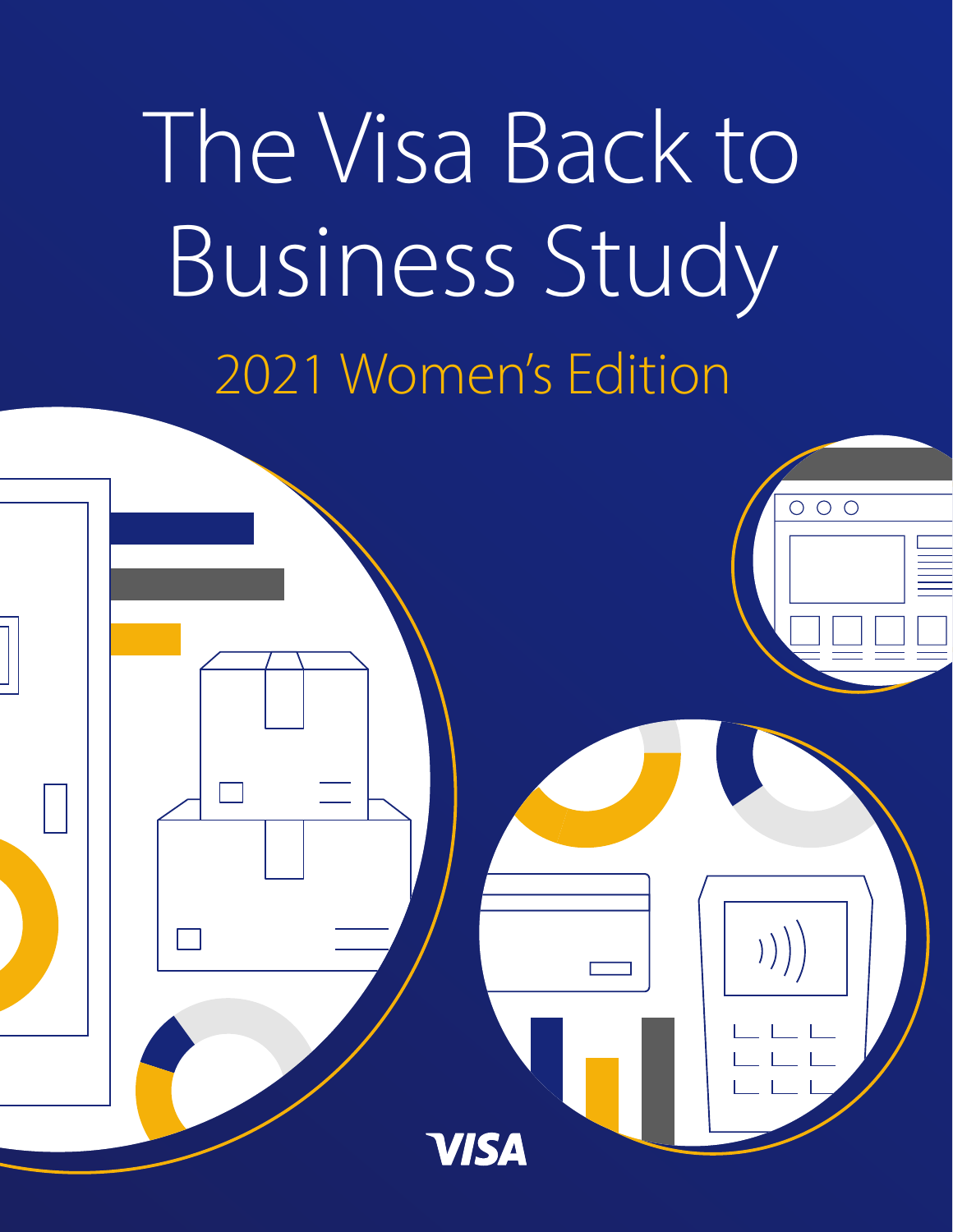# Table of Contents

| <b>INTRODUCTION</b> Females on the Frontline of Change |  |
|--------------------------------------------------------|--|
| SMALL BUSINESS FINDINGS  Female-Owned SMB Findings     |  |
| CONSUMER FINDINGS Female Consumer Findings             |  |
| <b>CONCLUSION</b> Closing Summary                      |  |
| METHODOLOGY Methodology                                |  |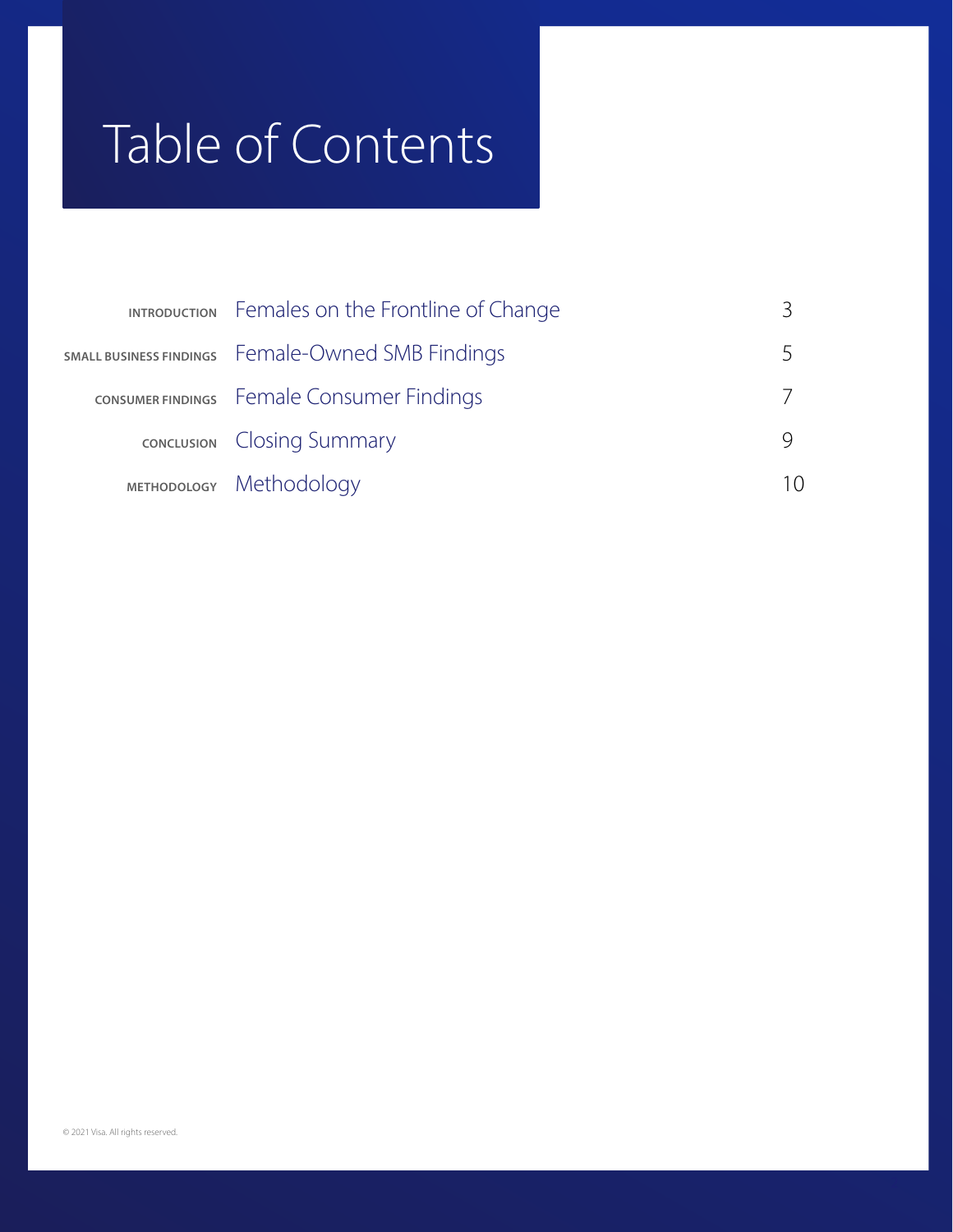## <span id="page-2-0"></span>Females on the Frontline of Change

**OPEN** 

Women-Owned Small Business and Consumer Global Outlook

In a pandemic-challenged business environment, womenowned small and micro businesses (SMBs) are continuing to prove their resilience and show dedication to maintaining a safe shopping experience for their customers. This focus is paying off with their largest consumer group: women. As our world slowly moves toward recovery from COVID-19, female SMBs are also demonstrating fierce optimism and are more hopeful (83%) than male SMBs about the future of their business. Their positive outlook is reflected by the fact that the majority of their businesses are operating at pre-COVID levels.

In fact, more than half of women-owned businesses (54%) are already fully operational, and another 24% expect to be in the next six months. Millennial SMBs are particularly better positioned to deal with the COVID-19 disruption, reporting the lowest average time until their business is back to being fully operational again, at slightly under six months (compared to almost eight months for Gen X and 11 months for Boomerowned small businesses).

The Visa Back to Business Study – 2021 Women's Edition, comes at the start of Women's History Month – a pivotal time for companies to accelerate their financial and educational support for women-owned small businesses – and provides an outlook on how we can continue to support this vital group in 2021 and beyond.

# **FEMALE SMBS BY THE NUMBERS** 37% 37% saw 2020 as an opportunity 10% 10% of females surveyed started a new business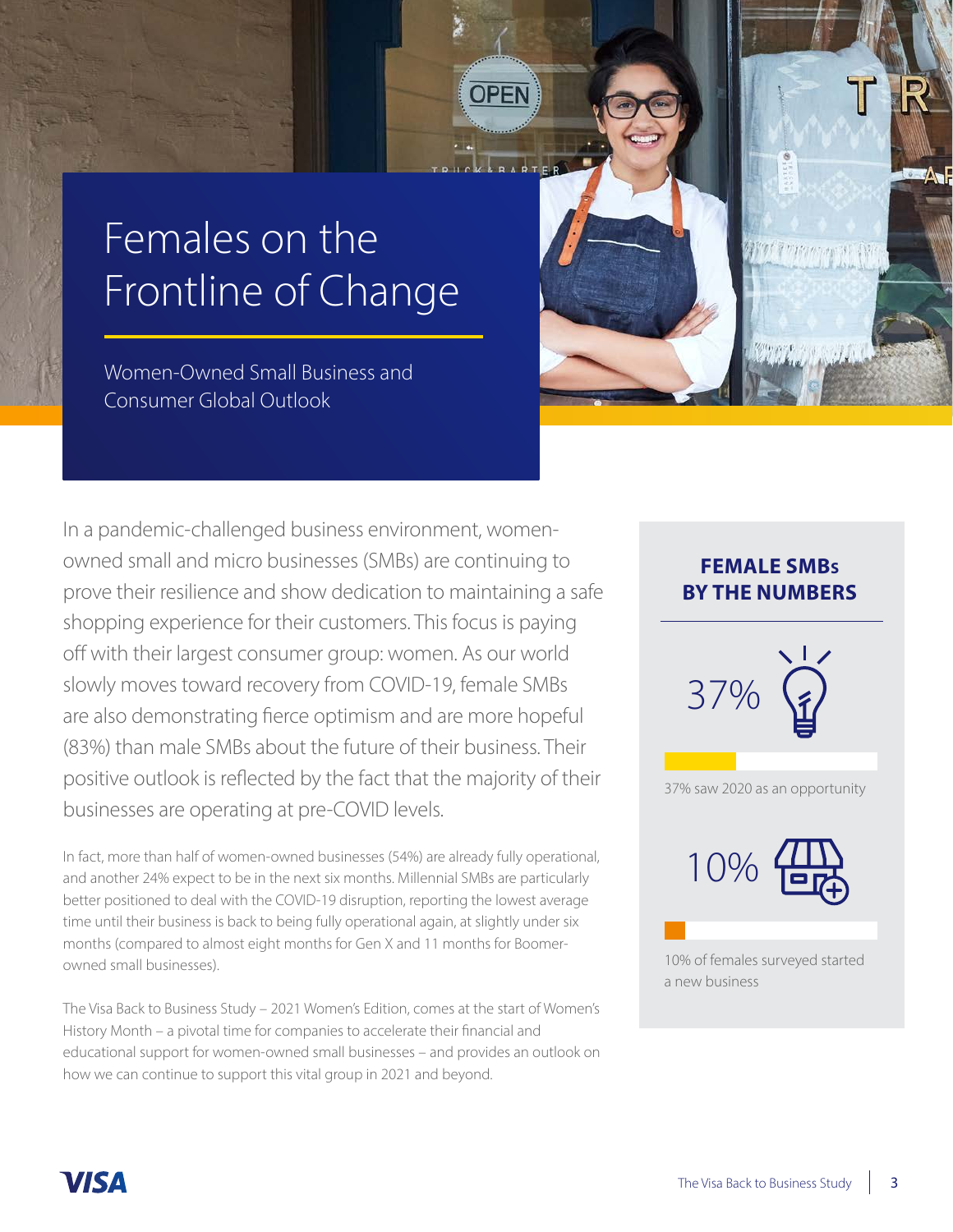# 97 of female SMBs are optimistic about the future of their business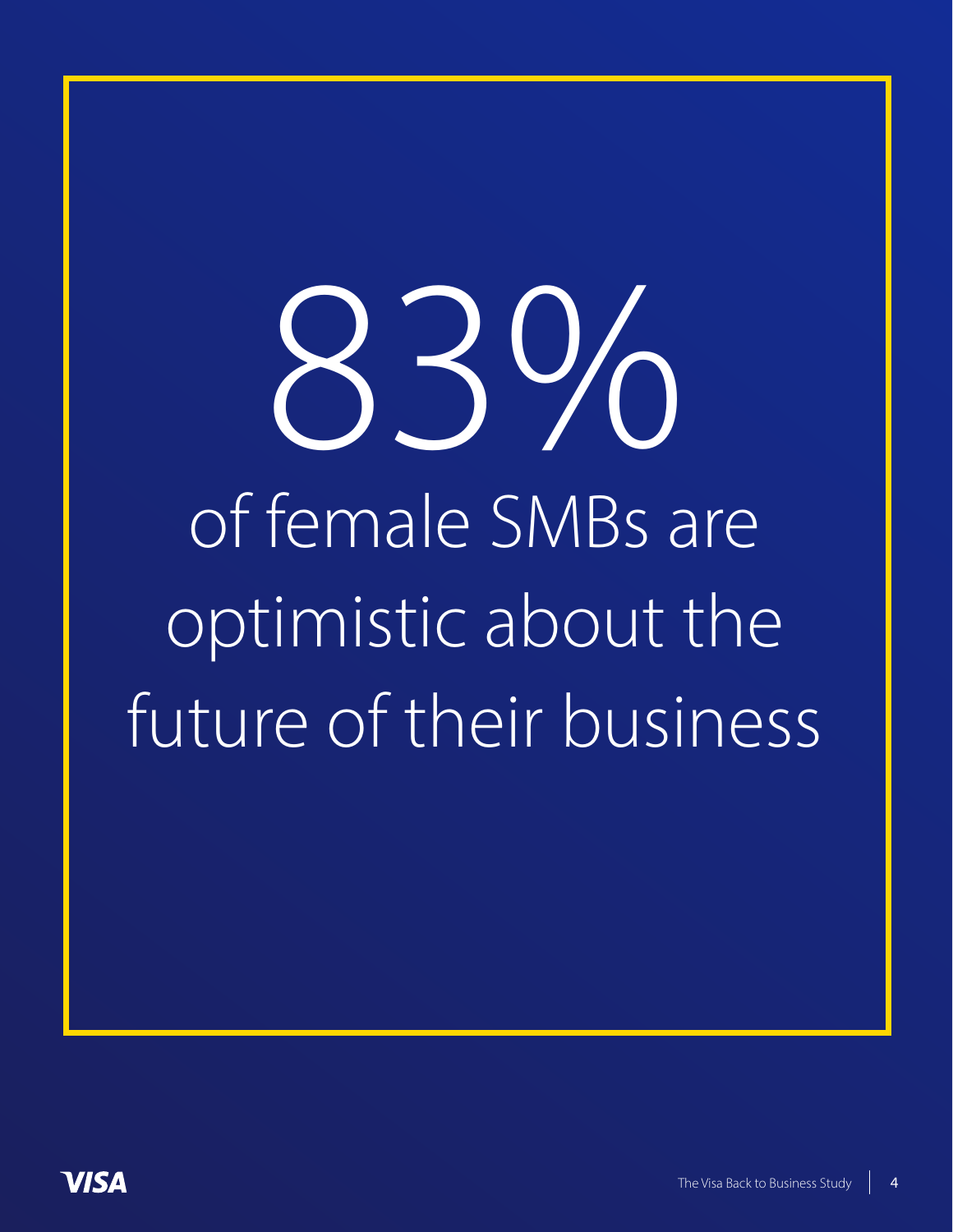<span id="page-4-0"></span>

#### **FAILING IS NOT AN OPTION**

Many female SMBs have faced recent challenges head on, adapting and even flourishing in this new business climate, especially female-SMBs in Hong Kong, Singapore and UAE.

Nearly all (96%) are more likely to have taken steps to adapt their business, more than their peers in the U.S., Canada, Ireland and Germany (78% each). The most popular change among all regions is selling more products or services online: 50% of those in Hong Kong, Singapore and UAE, 47% of those in the U.S. and Canada, and 38% of those in Germany, Ireland and Russia.

#### **OPTIMISM IS THE DRIVING FORCE**

**VISA** 

Contrary to conventional wisdom, smaller businesses believe they have what it takes to weather even worse economic storms. Female SMBs at companies of 10 employees or less (45%) are far less likely than their counterparts at companies of more than 10 employees (62%) to believe that their business will go under in a few months if the economic situation worsens. Instead of allowing pandemic-related challenges to hold their businesses back, they used improvisation and innovation to push forward. More than a third of female SMBs (37%) saw COVID-19 as more of an opportunity than a challenge. Of those, 42% said they were able to focus on new or different products, and another 37% expanded their sales channels.

The youngest group of business owners were able to view the 2020 market landscape through their openness to change and technological expertise.

#### **STAYING SAFELY CONNECTED**

When it comes to shifting their business online, **female SMBs in the U.S. and Canada (36%) and Germany, Ireland and Russia (37%) are most concerned about the loss of personal connection.** 

> 36% 37%

of female SMBs in the U.S. and Canada

of female SMBs in Germany, Ireland and Russia

**Those in Hong Kong, Singapore and UAE are most concerned about data privacy and lack of tech expertise** (37% each). This concern may be driven by the fact that female SMBs in Hong Kong, Singapore and UAE (50%) are twice as likely as those in the U.S. and Canada (25%) and Germany, Ireland and Russia (23%) to cite customer concerns over fraud as a frequent obstacle to using new tech.

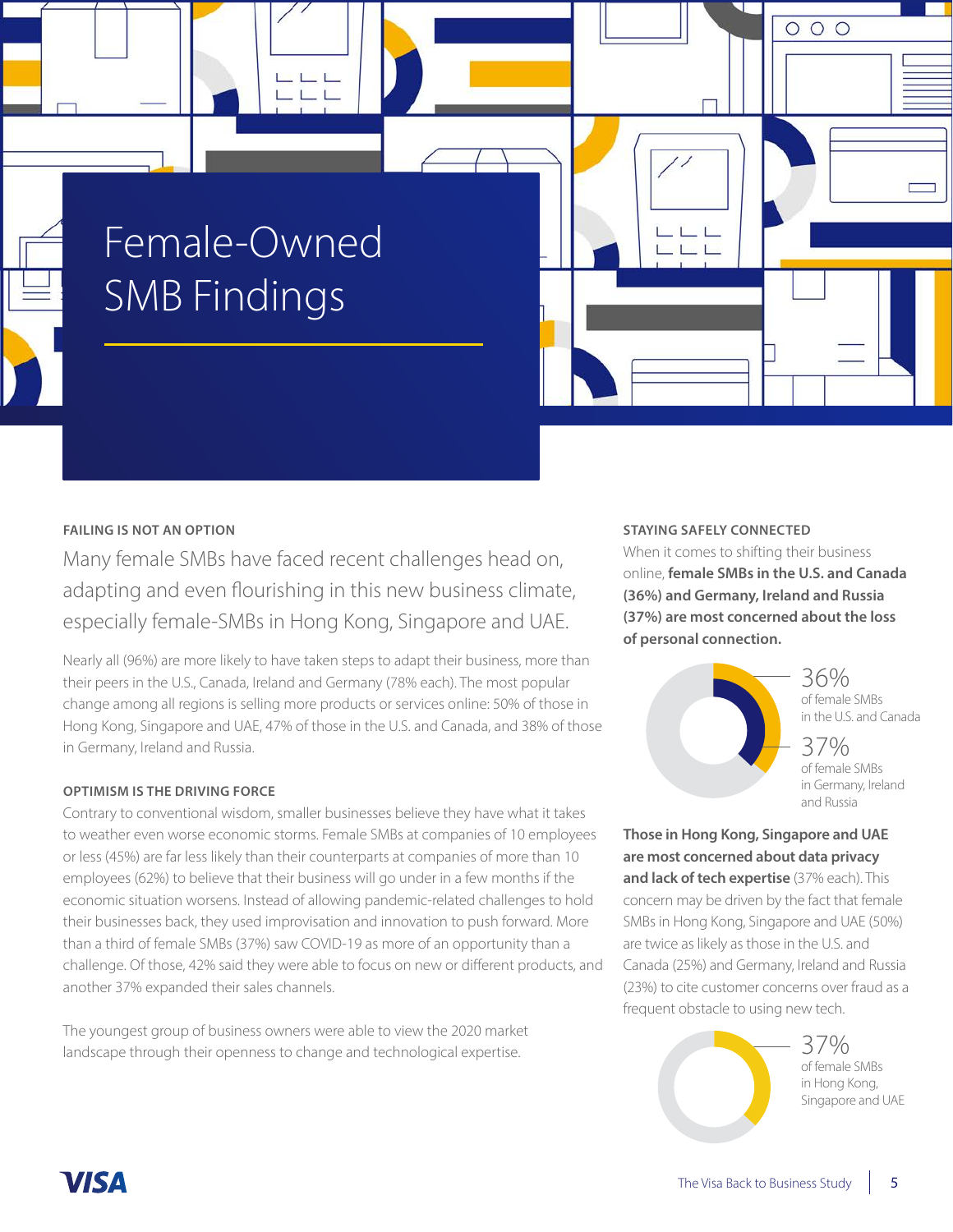More than 4 in 5 female SMBs (84%) took steps to adapt their payment methods to meet the needs of shoppers in this new normal.



The most common steps female entrepreneurs took were to sell products online (45%) and offer contactless payments (43%).

45% sell products online

43% offer contactless payment Millennial female SMBs (43%) were more likely to view 2020 as a period of opportunity than Gen X (32%) and Boomer (24%) SMBs. Tech-savvy female SMBs (47%) are more likely than tech-challenged peers (29%) to have seen 2020 as an opportunity.

One of the key adjustments was updating to more safe ways to complete sales. More than 4 in 5 female SMBs (84%) took steps to adapt their payment methods to meet the needs of shoppers in this new normal. Female SMBs most often tweaked their businesses by aligning with shopping behaviors that women historically lead the way in. The most common steps female entrepreneurs took were to sell products online (45%) and offer contactless payments (43%).

#### **ADAPTING TO CONSUMERS' NEEDS**

Though older adults are more vulnerable, younger women are shopping online more often. Nearly three in five (59%) Millennial women are shopping online whenever possible, compared to Gen X (50%) and Boomer (42%) women. But, it's not always possible to shop online, so when women leave their computer or phone screen for an in-person shopping experience, they want stores and SMBs to take precautions for a particularly high-risk interaction – the cash register.

A clear majority of women (64%) say they expect brick-and-mortar retail stores to offer contactless payment options. In fact, Millennial women are more likely than their Gen X and Boomer counterparts to expect the ability to use mobile payment apps (46%, compared to 40% of Gen Xers and 26% of Boomers) as well as mobile wallets (40%, compared to 33% of Gen Xers and 22% of Boomers). If a store does not offer contactless payment options, it's a deal-breaker for nearly half (49%) of Millennial women, compared to 37% of Gen X and 39% of Boomer women.

#### **TECH EFFECT**

Younger female SMBs may be the models for how to adapt and evolve during tough economic times. Millennials (41%) are more likely to be proficient with technology than Gen Xers (29%) or Boomers (15%) and are therefore much more likely to see the benefits of tech investment (93% vs. 81% of Gen X and 72% of Boomers). Despite cost being a major consideration, technology tools are necessary to compete in today's business marketplace and female SMB owners at larger companies (96%) still see investment in technology to meet consumer expectations as critical, more so than those at smaller companies (81%).

After having stepped up to meet consumer expectations during 2020, there's generally no turning back on the digital front. Over nine in 10 (93%) tech-savvy female SMBs see the demand for tech investments to remain relevant, compared to about three in four (76%) of their novice peers. For those determined female SMBs, the COVID crisis served notice of the need to prepare for the challenges to come. More than four in five (86%) tech-savvy female SMBs plan to continue digitizing business operations.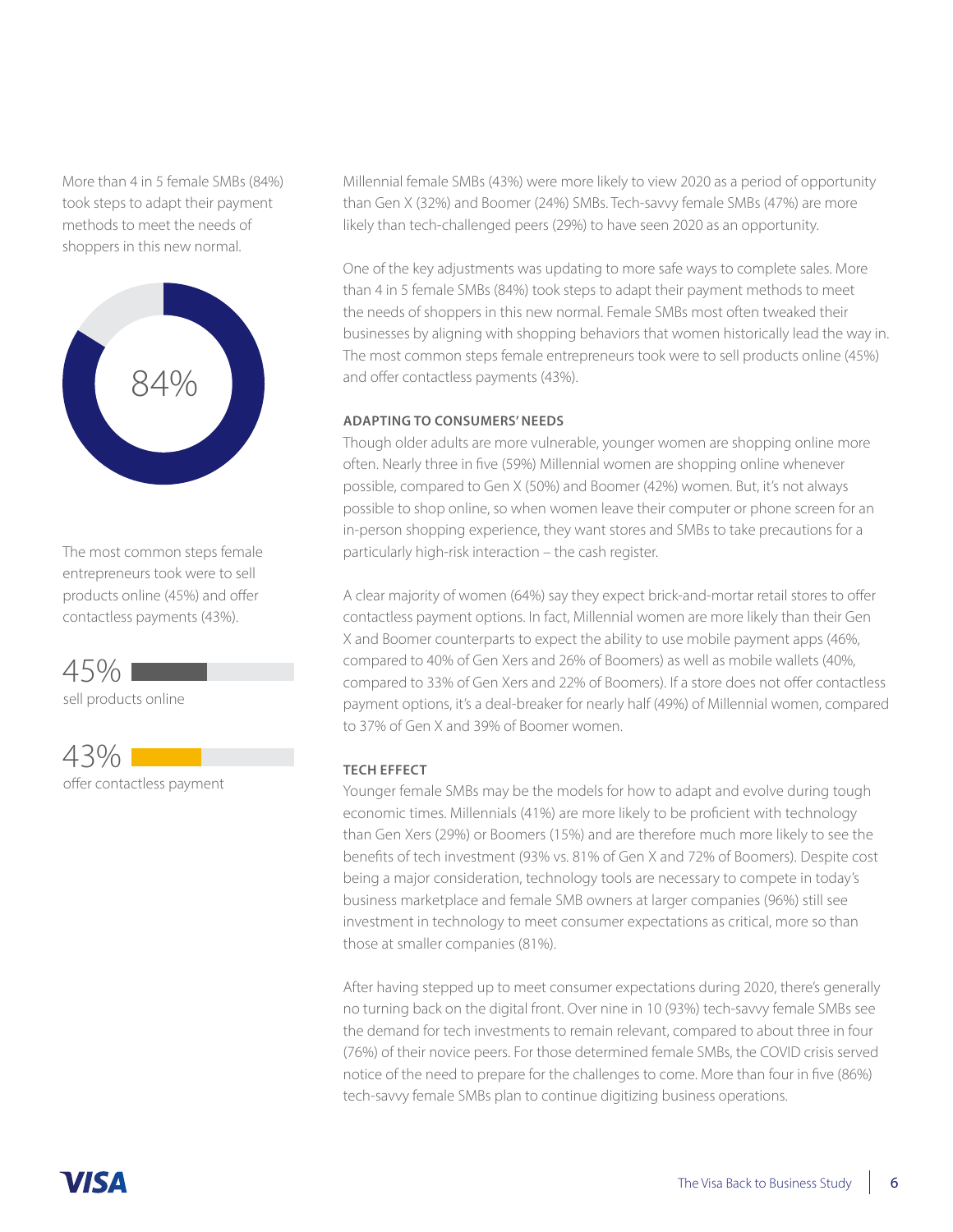<span id="page-6-0"></span>

Women are firmly holding steady on the frontline of how COVID-19 is changing the shopping landscape and driving new norms that will stick around post-pandemic. Their dedication to keeping themselves, their staff, and those around them safe is admirable and their efforts are setting the trend for consumer safety worldwide.

Women consumers are more likely than men to consider it important for stores to follow common COVID-19 safety measures such as requiring facemasks (74% vs. 69%), disinfecting carts (64% vs. 56%) and checkouts (47% vs. 39%), and having capacity limits for social distancing (56% vs. 50%).

#### **SAFETY FIRST**

These safety precautions also translate to shoppers seeking an online experience in order to avoid being out in public when it's not absolutely necessary. For female consumers, that makes contactless payments and a well-functioning website incredibly important. In the past three months, most women are using contactless payments whenever possible, (56%) and shopping online as much as possible (52%).

#### **CLEAN START**

Women are so aware about the potential spread of the virus during shopping that they are literally taking matters in their own hands. Three in five (60%) take some kind of measure to keep their credit cards clean, including 31% who use disinfectant on them.

*In the past three months, most women are using contactless payments whenever possible, and shopping online as much as possible.*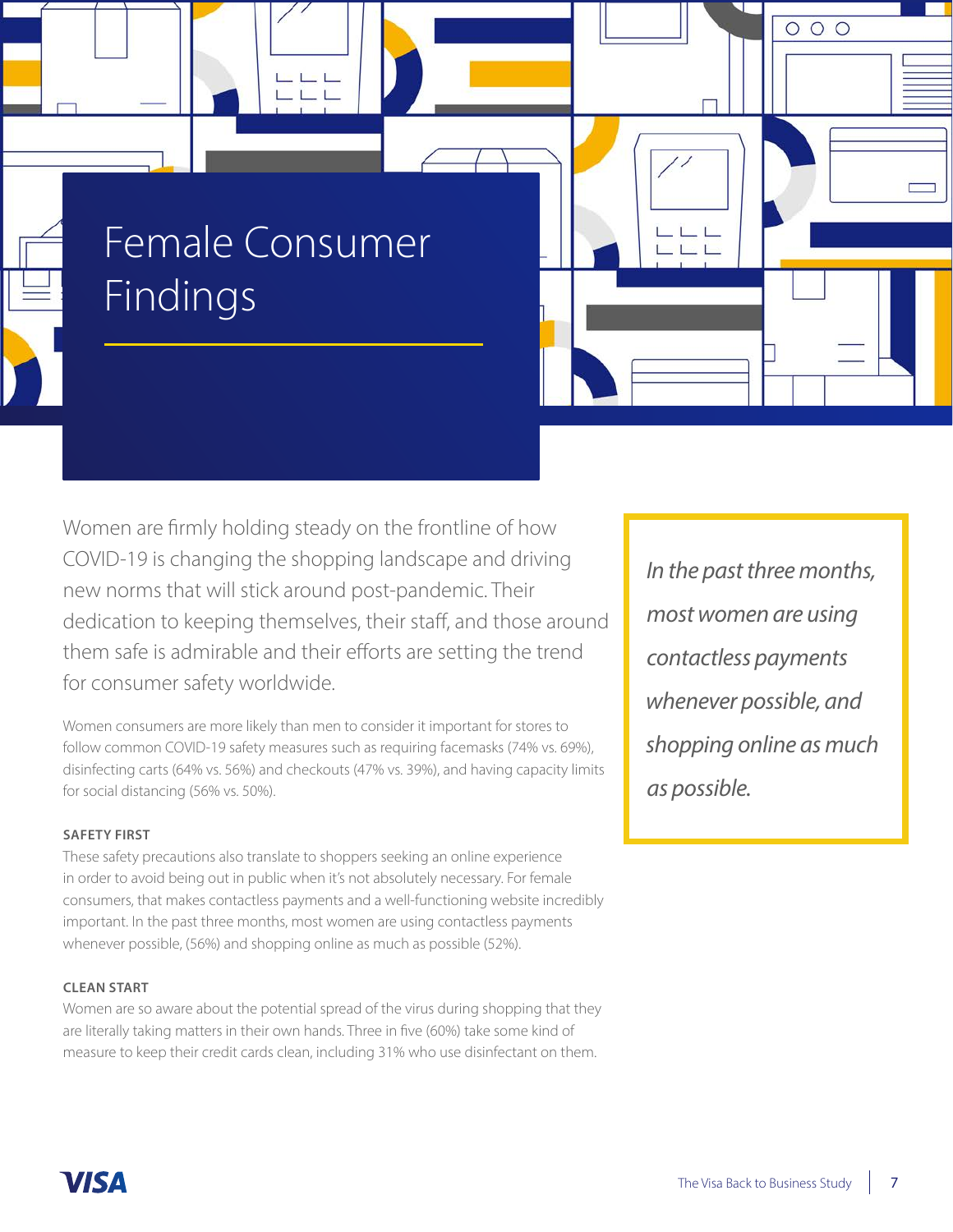

A surprising number of trend-setting Millennial women have eliminated credit cards as an option altogether when shopping in person. About one in seven (14%) card-using Millennials stopped using cards for in-person payments altogether, more than double the rate of their Gen X (6%) and Boomer (2%) peers.

#### **Cash Or Contactless: Top In-Store Digital Payment Options Expected By Female Customers**



#### **NO LOOKING BACK**

The pandemic has permanently raised the bar for women's expectations of safe shopping experiences. More than three in five (62%) women say they will prefer contactless payments just as much or even more after a COVID-19 vaccine is widely available.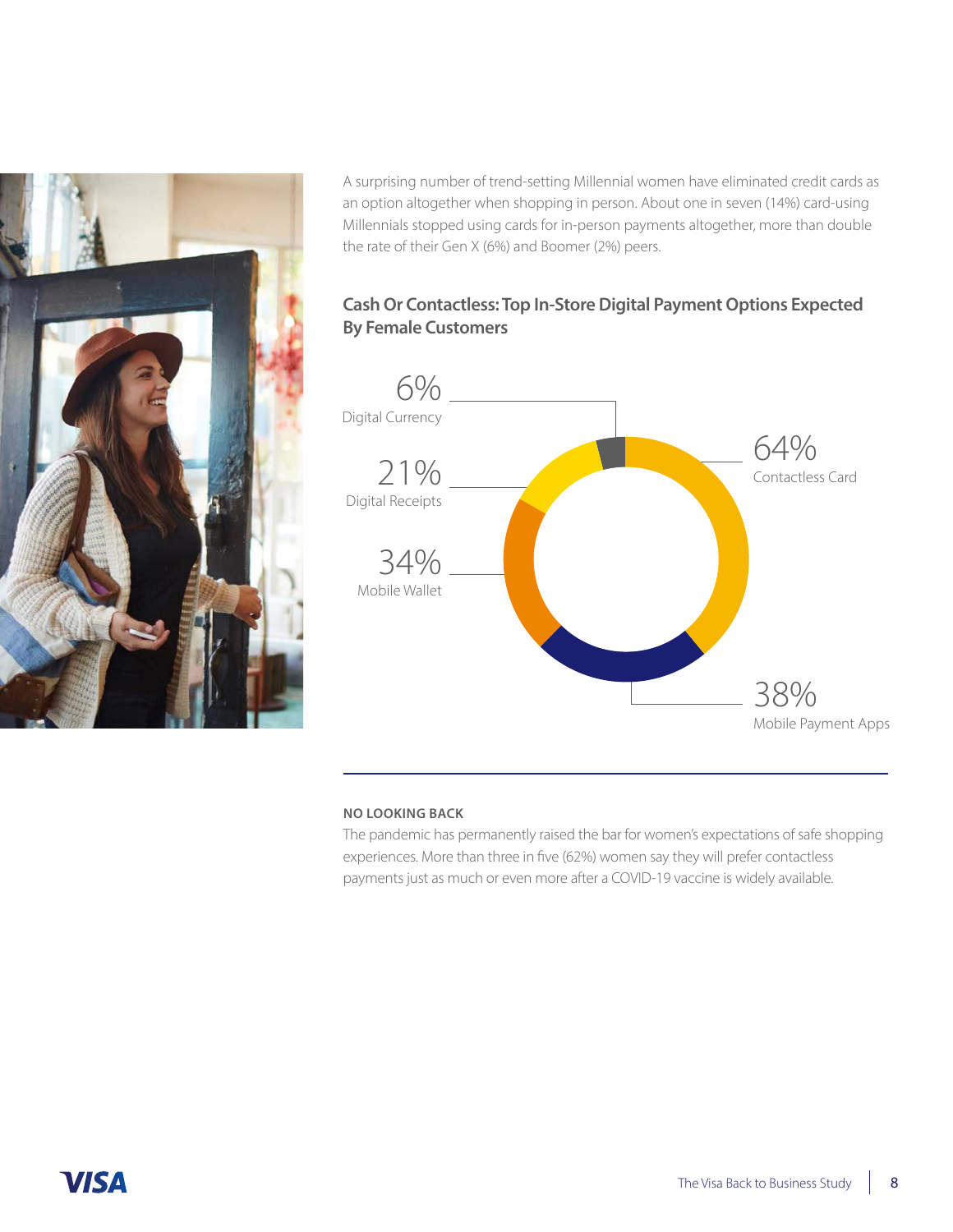## <span id="page-8-0"></span>Closing Summary

Female SMB and Consumer Global Takeaways



Female SMBs, especially Millennials, have faced the countless obstacles of the global pandemic with open minds that have helped their businesses thrive, with many of them returning to pre-pandemic status. The extra safety protocols female SMBs have adapted are encouraging their consumers to remain devoted, whether that be in-person with contactless payment options or online. Offering a contactless payment option is also proving to be a way to retain nearly half of Millennial female shoppers.

Though shoppers are often keeping their distance now, in-person shopping is poised for a comeback in the near future. The majority (51%) of women intend to do most of their shopping in-person after a vaccine is widely available.

When it comes to where they like to spend their money, women in the U.S. and Canada head in different directions than their peers in Brazil. Women in North America (U.S. and Canada) have one of the highest rates of shopping at larger retailers, including 47% of Canadian women and 45% of U.S. women who do a majority of their shopping there, making them second and third highest proportions of all markets surveyed, behind Russia at 69%. In South America, Brazil has the highest proportion of women who do a majority of their shopping locally (39%). However, when it comes to contactless shopping attitudes, the U.S. appears to be stuck in the middle. While a majority of Brazilian women (58%) and Canadian women (52%) wouldn't shop at a store that doesn't offer contactless payments (the second and third highest proportions of any market, respectively), less than half of U.S. women hold that same attitude (37%).